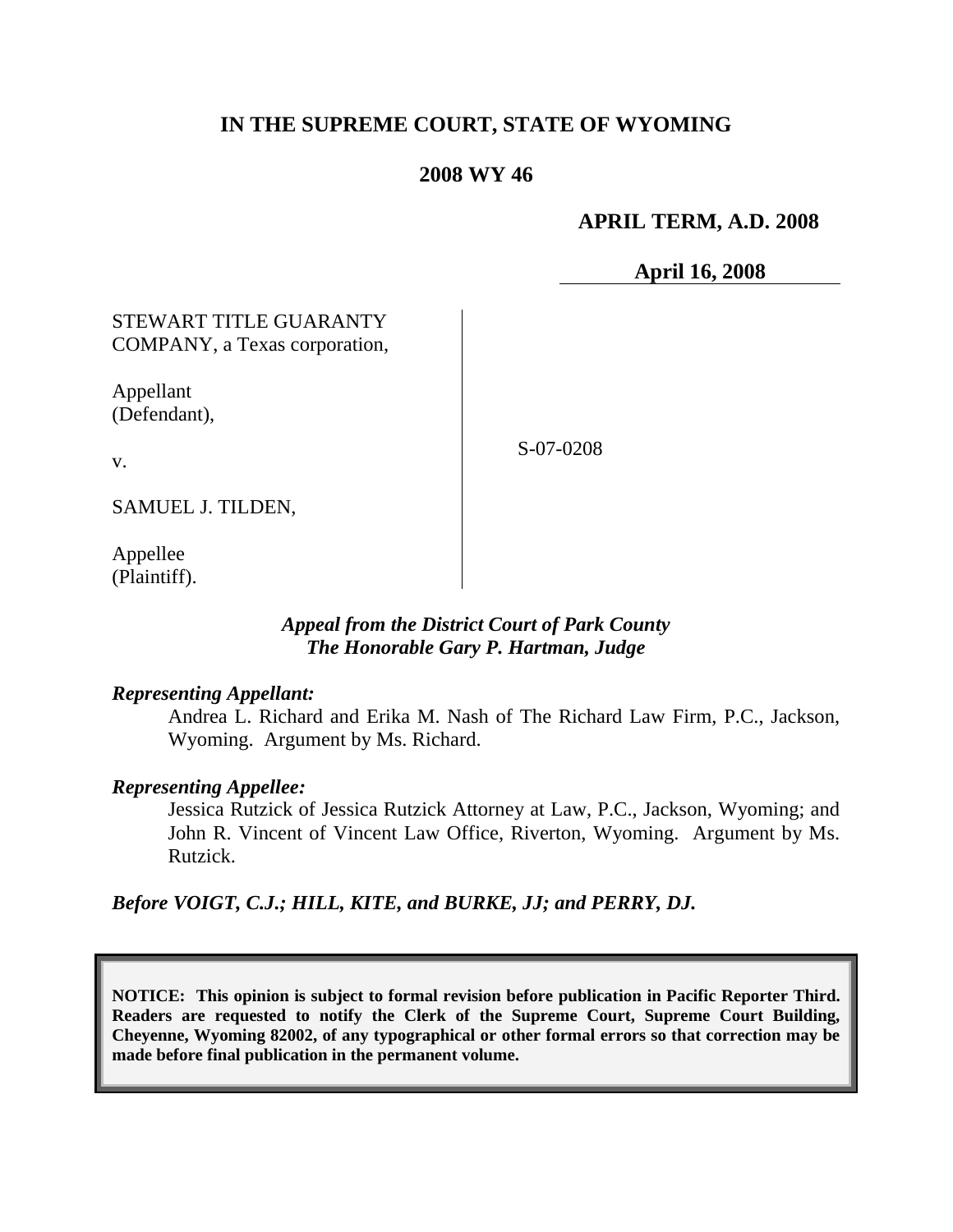#### **VOIGT, Chief Justice.**

[¶1] On its third trip to this Court in this same case, Stewart Title Guaranty Company (Stewart Title) appeals the district court's award of statutory attorney's fees and interest to Samuel J. Tilden (Tilden). The underlying claim, based upon a land title defect, has ventured through arbitration, the United States District Court for the District of Wyoming, and the Fifth Judicial District Court of the State of Wyoming. We affirm.

#### **ISSUES**

[¶2] 1. Whether the district court erred as a matter of law in concluding that the filing deadline of W.R.C.P. 54(d)(2) did not apply to Tilden's application for attorney's fees under Wyo. Stat. Ann § 26-15-124(c)?

2. Whether the district court erred as a matter of law in concluding that the doctrine of *res judicata* does not bar an award of attorney's fees to Tilden?

3. Whether the district court erred as a matter of law in including in the award of attorney's fees contingent fees that have not been paid?

4. Whether the district court erred as a matter of law in including in the award of attorney's fees amounts billed in violation of Wyo. R. Prof. Conduct 8.4(g)?

5. Whether the district court erred as a matter of law in including in the award of attorney's fees prejudgment interest on those fees?

#### **FACTS**

[¶3] The essential facts of this dispute have been detailed in our previous opinions and will not be repeated here. In *Stewart Title Guaranty Company v. Tilden*, 2003 WY 31, ¶ 9, 64 P.3d 739, 742 (Wyo. 2003) (*Stewart Title I*), we held that the doctrine of mootness prohibits a district court from entering a judgment confirming an arbitration award when that award has already been satisfied. In *Stewart Title Guaranty Company v. Tilden*, 2005 WY 53, ¶¶ 7, 20, 21, 27, 110 P.3d 865, 870, 873, 874 (Wyo. 2005) (*Stewart Title II*), we converted the appeal of a non-appealable interlocutory partial summary judgment order to a petition for writ of review, and then held in pertinent part that (1) Wyo. Stat. Ann. § 26-15-124(c) (LexisNexis 2007) created a private right of action in Tilden against Stewart Title under these circumstances; and (2) partial summary judgment against Stewart Title on the issue of its unreasonable refusal to pay damages or cure Tilden's claim was appropriate because that determination had already been made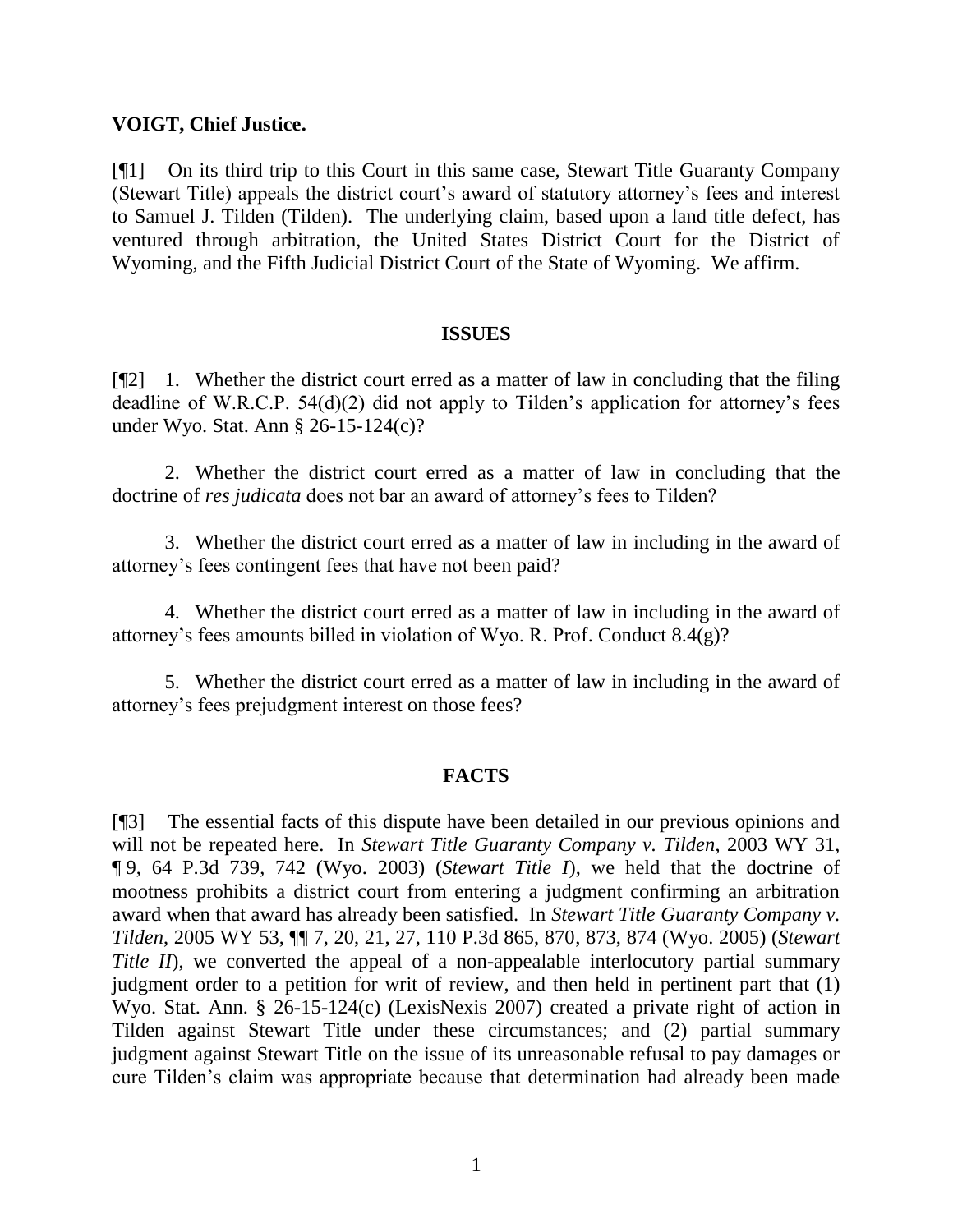by the arbitrator.<sup>1</sup> The case was remanded to the district court for determination of the amount of statutory attorney's fees. The present case, *Stewart Title III*, arises out of that remand.

### **DISCUSSION**

# *Whether the district court erred as a matter of law in concluding that the filing deadline of W.R.C.P. 54(d)(2) did not apply to Tilden's application for attorney's fees under Wyo. Stat. Ann. § 26-15-124(c)?*

[¶4] On April 5, 2004, the district court entered its Order Granting [Tilden's] Motion for Summary Judgment. That Order directed that Tilden "shall submit an application for attorney's fees under Wyo. Stat. Ann. § 26-15-124(c) and serve the same upon [Stewart Title]." On April 19, 2004, Tilden's attorney sent the application to the district court via overnight express mail. It was received the following morning by the district judge's administrative assistant, who apparently placed it upon the judge's desk instead of filing it. Upon inquiry by Tilden's attorney on April 29, 2004, the application was located and filed.

[¶5] On April 30, 2004, Stewart Title filed a Motion to Strike Plaintiff's Application for Attorney's Fees as Untimely. It appears that this motion was not heard at that time because of Stewart Title's nearly concurrent appeal from the summary judgment order. After the opinion in *Stewart Title II* was published, Stewart Title renewed the motion to strike. The motion was heard on March 8, 2007, as part of the hearing on the substantive issues. The motion was decided in favor of Tilden in the district court's decision letter filed April 26, 2007, and judgment filed June 11, 2007. The present appeal followed.

[¶6] Stewart Title contends that Tilden's attorney fee application was untimely under W.R.C.P.  $54(d)(2)(A)$  and (B), which provide as follows:

> (A) When allowed by law, claims for attorney's fees and related nontaxable expenses shall be made by motion

 $\overline{a}$ 

<sup>&</sup>lt;sup>1</sup> Wyo. Stat. Ann. § 26-15-124(c) provides as follows:

<sup>(</sup>c) In any actions or proceedings commenced against any insurance company on any insurance policy or certificate of any type or kind of insurance, or in any case where an insurer is obligated by a liability insurance policy to defend any suit or claim or pay any judgment on behalf of a named insured, if it is determined that the company refuses to pay the full amount of a loss covered by the policy and that the refusal is unreasonable or without cause, any court in which judgment is rendered for a claimant may also award a reasonable sum as an attorney's fee and interest at ten percent (10%) per year.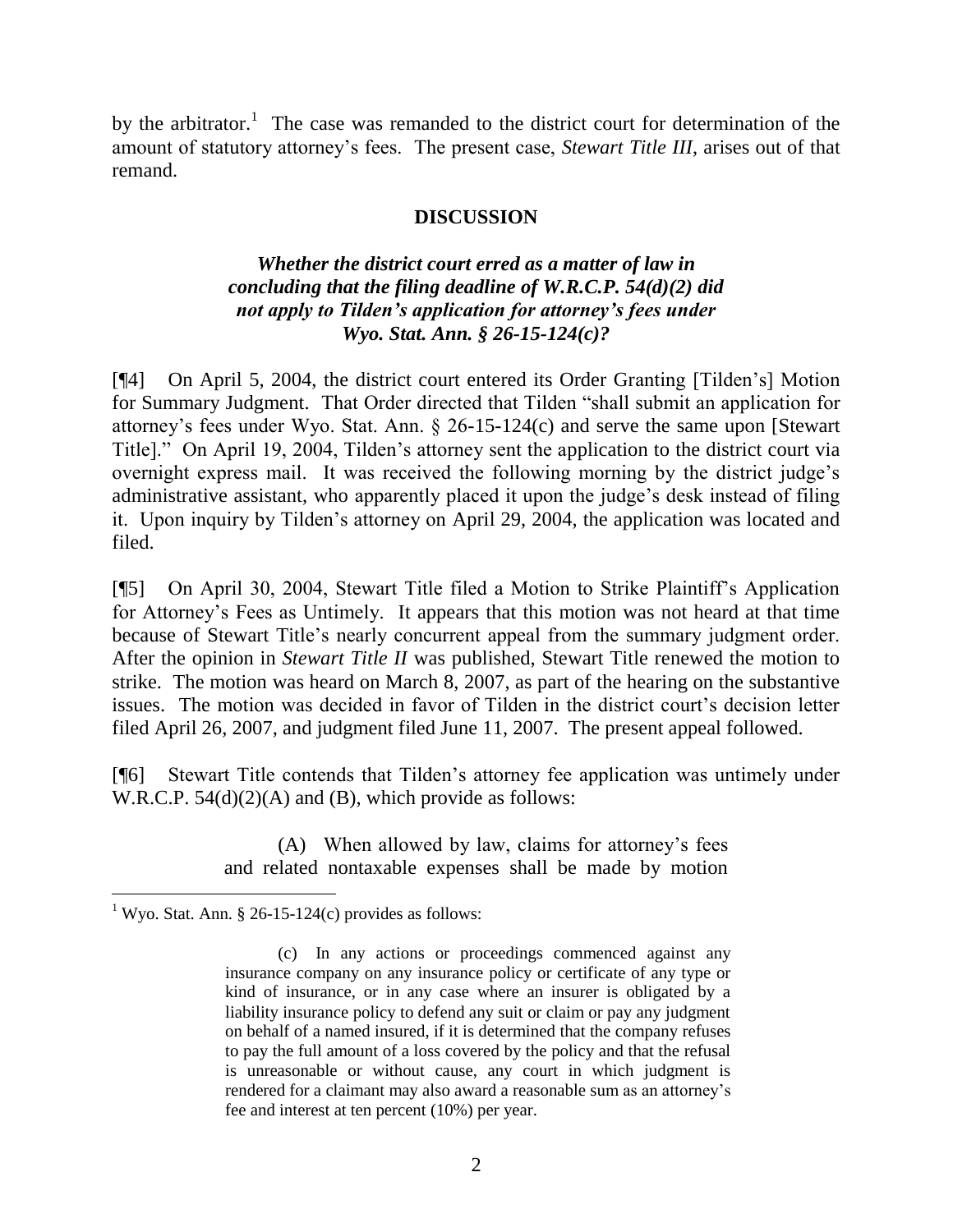unless the substantive law governing the action provides for the recovery of such fees as an element of damages to be proven at trial.

(B) Unless otherwise provided by statute or order of the court, the motion must be filed and served no later than 14 days after entry of judgment; must specify the judgment and the statute, rule, or other grounds entitling the moving party to the award; and must state the amount or provide a fair estimate of the amount sought. If directed by the court, the motion shall also disclose the terms of any agreement with respect to fees to be paid for the services for which claim is made.

[¶7] The district court ruled that, because attorney's fees are an element of damages to be proven at trial under Wyo. Stat. Ann. § 26-15-124(c), Subsection (A), rather than Subsection (B), of W.R.C.P. 54(d)(2) applies in this case, meaning that there was no 14 day filing deadline that Tilden missed. That determination, which involves the construction of a court rule, is a question of law that we review *de novo*. *Andersen v. Hernandez*, 2005 WY 142, ¶ 7, 122 P.3d 950, 951 (Wyo. 2005).

[¶8] We have little to add in affirming the rationale and conclusion of the district court. The unambiguous language of W.R.C.P. 54(d)(2) does not place a 14-day filing deadline upon an application for fees in a case where the cause of action is for attorney's fees under Wyo. Stat. Ann. § 26-15-124(c). The court rule clearly contemplates the filing of a motion for attorney's fees in situations where judgment has been rendered on a separate substantive cause of action, with attorney's fees being awarded as an adjunct to that judgment. In the instant case, the only reason any additional filing was required was that a partial summary judgment had been granted, resolving the fact that statutory attorney's fees were due, but not establishing the amount thereof. In short, there is no reason to require the filing of a motion for attorney's fees under Wyo. Stat. Ann. § 26-15-124(c).

# *Whether the district court erred as a matter of law in concluding that the doctrine of res judicata does not bar an award of attorney's fees to Tilden?*

[¶9] Stewart Title contends that Tilden's present claim is barred by the doctrine of *res judicata*, based upon the following language contained in the arbitrator's Interim Order:

> 2. Mr. Tilden's claim for attorneys fees is denied. As stated at the August 1, 2000 hearing, an award of attorneys fees is outside the scope of the arbitrator's powers under paragraph 14 of the policy and rule 42 of the Title Insurance Arbitration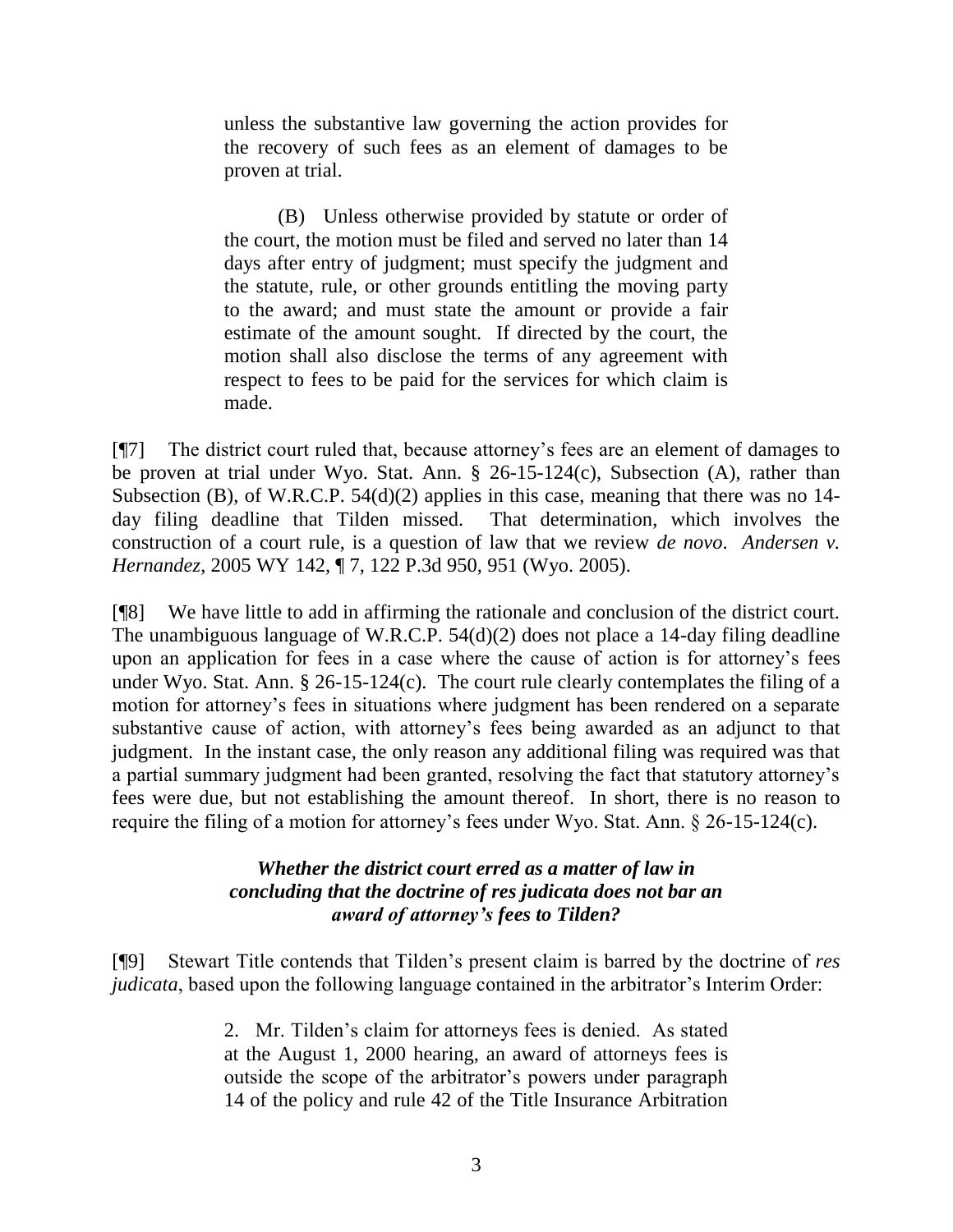Rules. These provisions, construed together, provide that the arbitrator may award attorneys fees only if the laws of the state where the property is located permit a court to award attorneys fees to a prevailing party. Wyoming law does not permit such an award, either in court proceedings or in an arbitration. Wyo. Stat. § 26-15-124 is not a "prevailing party" type of fee shifting statute, since it permits an award of fees to only one party, the insured.

[¶10] "Res judicata bars the relitigation of previously litigated **claims** or **causes of action**." *Wilson v. Lucerne Canal & Power Co.*, 2007 WY 10, ¶ 22, 150 P.3d 653, 662 (Wyo. 2007) (quoting *Eklund v. PRI Envtl., Inc*., 2001 WY 55, ¶ 15, 25 P.3d 511, 517 (Wyo. 2001)) (emphasis in original). Application of the doctrine of *res judicata* is a question of law that we review *de novo. Wilson*, 2007 WY 55, ¶ 23, 25 P.3d at 662.

[¶11] Stewart Title argues that the language quoted from the Interim Order effectively denied Tilden's claim for attorney's fees. The district court disagreed, finding instead that the arbitrator denied the attorney's fees claim on the ground that he had no authority to decide it. Specifically, the arbitrator held that an award of attorney's fees was outside the scope of his powers, both under the title insurance policy and under the insurance arbitration rules governing the proceedings. The key to the arbitrator's holding was that an insurance arbitrator may consider attorney's fees under a state statute that allows recovery of such fees by the prevailing party, but not under a statute such as Wyo. Stat. Ann. § 26-15-124, which creates a right of recovery in only one party, the insured.

[¶12] The language and intent of the Interim Order could hardly be more clear. The arbitrator did not address and decide Tilden's claim for statutory attorney's fees, and therefore, the issue is not now barred by the doctrine of *res judicata*. Had there been any residual doubt about that intent, the Final Award of Arbitrator again rejected Tilden's attempt to have the arbitrator address the attorney's fees claim. The arbitrator concluded that no Wyoming precedent existed similar to the case relied upon by Tilden, *Hedgecock v. Stewart Title Guaranty Company*, 676 P.2d 1208, 1210-11 (Colo. Ct. App. 1983), wherein the court, seemingly as a matter of policy, held that an insurer who "guessed wrong" as to its duty to defend an insured, should be liable for the insured's attorney's fees in the resultant declaratory judgment action.<sup>2</sup>

[¶13] The doctrine of *res judicata* bars the relitigation of claims that were litigated or could have been litigated in another proceeding. *Cermak v. Great West Cas. Co.*, 2 P.3d

 $\overline{a}$ 

<sup>2</sup> The arbitrator and the district court were correct in not applying the logic of *Hedgecock* to this case. Even Colorado has abandoned *Hedgecock's* allowance of attorney's fees in this setting, where those fees are based upon equitable policies, rather than the insurance contract. *See Cont'l W. Ins. Co. v. Heritage Estates Mut. Hous. Ass'n*, 77 P.3d 911, 915 (Colo. Ct. App. 2003).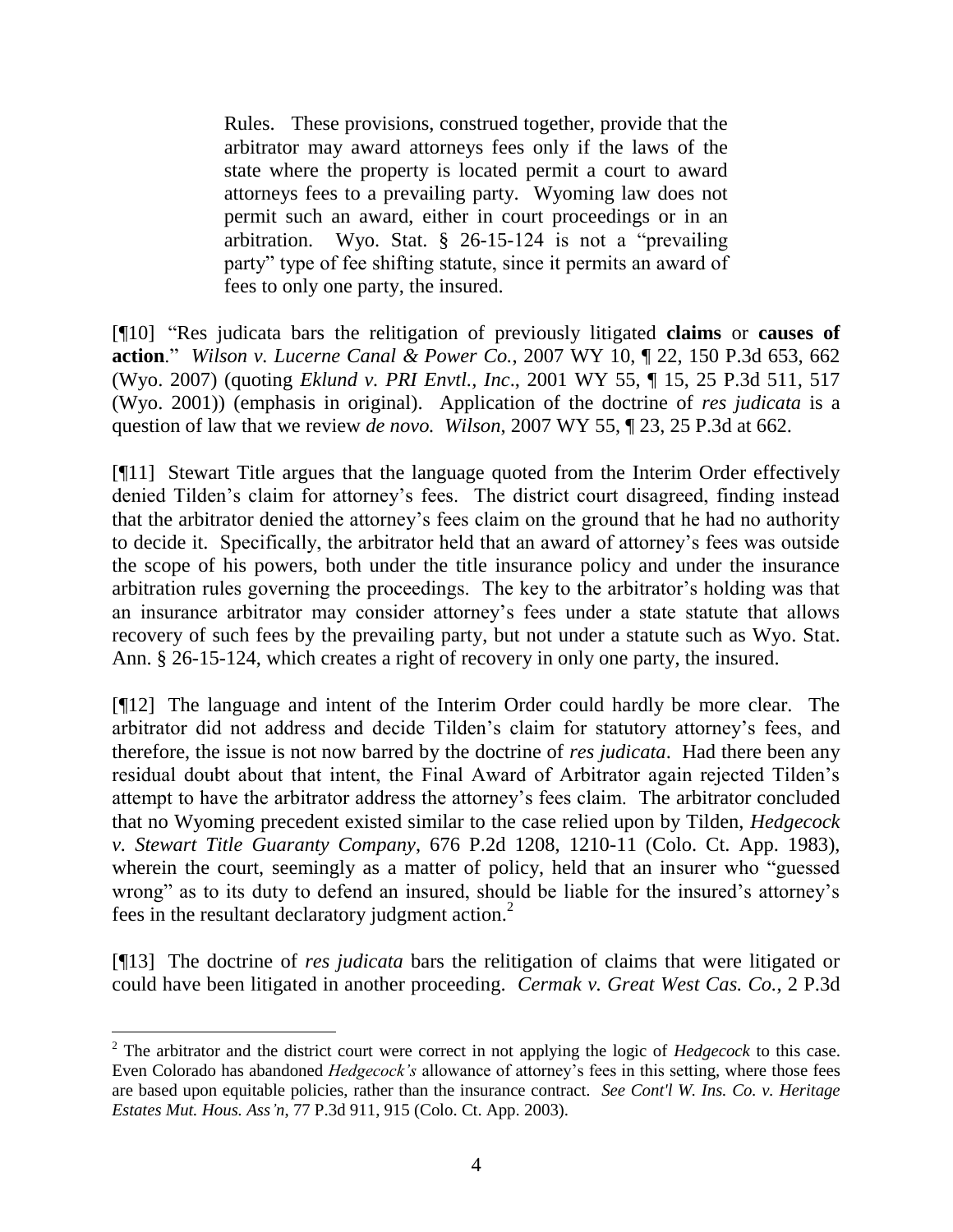1047, 1054 (Wyo. 2000). Its purpose is to avoid piecemeal litigation. *Martinez v. State*, 2007 WY 164, ¶ 18, 169 P.3d 89, 93 (Wyo. 2007). That purpose is hardly fulfilled by giving a litigant *no* opportunity to present a claim. We affirm the district court's conclusion that Tilden's statutory attorney's fees claim was not litigated in the arbitration, and that the doctrine of *res judicata* did not bar its litigation in the instant proceeding.

## *Whether the district court erred as a matter of law in including in the award of attorney's fees contingent fees that have not been paid?*

[¶14] It is nearly impossible to make sense of, or even to identify, Stewart Title's grievance in regard to this issue. From the wording of the issue, one might suspect that Stewart Title contends that attorney's fees cannot be recovered under Wyo. Stat. Ann. § 26-15-124(c) if they are based upon a contingent fee agreement. Yet, in its brief, Stewart Title does not even mention the existence or effect of contingent fees. Instead, Stewart Title cites *Schaub v. Wilson*, 969 P.2d 552, 561 (Wyo. 1998), for the proposition that, to be a "prevailing party" under Wyo. Stat. Ann. § 1-14-126(b) (LexisNexis 2007) and W.R.C.P.  $54(d)$ , one must improve his or her position in the litigation.<sup>3</sup> Stewart Title then argues that fees should be reduced to account for "limited success achieved in the litigation."

 $\overline{a}$ 

. . . . (b) In civil actions for which an award of attorney's fees is authorized, the court in its discretion may award reasonable attorney's fees to the prevailing party without requiring expert testimony. In exercising its discretion the court may consider the following factors:

> (i) The time and labor required, the novelty and difficulty of the questions involved, and the skill requisite to perform the legal service properly;

> (ii) The likelihood that the acceptance of the particular employment precluded other employment by the lawyer;

> (iii) The fee customarily charged in the locality for similar legal services;

(iv) The amount involved and the results obtained;

(v) The time limitations imposed by the client or by the circumstances;

(vi) The nature and length of the professional relationship with the client:

(vii) The experience, reputation and ability of the lawyer or lawyers performing the services; and

(viii) Whether the fee is fixed or contingent.

<sup>3</sup> W.R.C.P. 54(d) is quoted in part above. *See supra* ¶ 6. Wyo. Stat. Ann. § 1-14-126(b) provides as follows: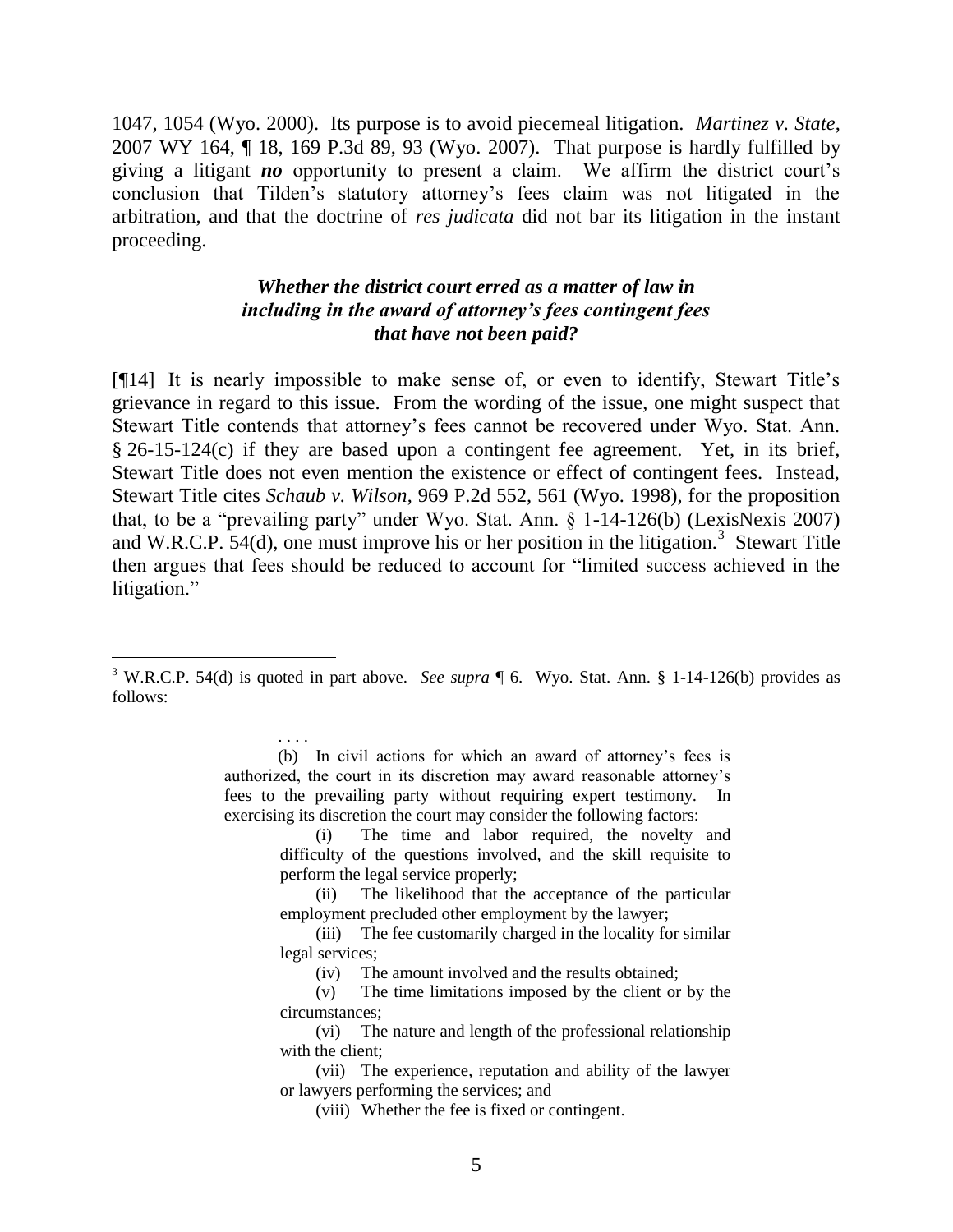[¶15] Aside from the fact that this argument has nothing to do with contingent fees, neither does it have anything to do with the cause of action for statutory attorney's fees under Wyo. Stat. Ann. § 26-15-124(c). Perhaps we should not say that it has *nothing* to do with that statute because, whether ordered as fees and costs under Wyo. Stat. Ann. § 1-14-126(b) and W.R.C.P. 54(d), or ordered as statutory attorney's fees under Wyo. Stat. Ann. § 26-15-124(c), attorney's fees must be proven to be reasonable. *Murphy v. Holman*, 945 P.2d 1193, 1196 (Wyo. 1997); *State Farm Mut. Auto. Ins. Co. v. Shrader*, 882 P.2d 813, 835 (Wyo. 1994). In either case, the results obtained should be considered by the court in granting or denying fees.

[¶16] We could simply affirm the district court on this issue for lack of cogent argument or citation to pertinent authority in Stewart Title's brief. In the interest of thoroughness, however, we perused the record to be sure we were not "missing the point." This is what we found: On March 2, 2007, Tilden filed a supplemental application for attorney's fees. Detailed billing statements from each attorney who represented him throughout the arbitration and court proceedings, plus a computation of interest on the amounts billed, were attached to the application as exhibits. The total amount of attorney's fees and costs billed was \$174,419.72, with interest thereon calculated at \$80,417.49, for a total of \$254,837.21. Although he gave no specifics in regard to amounts, Tilden testified at the hearing that he did have a contingent fee agreement with one of his attorneys, who had yet to be paid any fees, and that after the spring of 2001, all three of his attorneys had billed him on a contingent basis.<sup>4</sup>

[¶17] Whether or not attorney's fees are "fixed" or "contingent" is one factor a district court is to consider in determining the reasonableness of attorney's fees under the federal "lodestar" test that we have adopted. *Burd v. State ex rel. Wyo. Workers' Safety & Comp. Div.*, 2004 WY 108, ¶ 25, 97 P.3d 802, 808-09 (Wyo. 2004); *Shrader*, 882 P.2d at 835. It is notable that, in its decision letter in the instant case, the district court listed and considered the required lodestar factors, including the contingent nature of some of the fees. No error, of law or otherwise, was committed.<sup>5</sup>

 $\overline{a}$ 

<sup>&</sup>lt;sup>4</sup> While this arrangement is not explained in the briefs, we assume from the record and from the district court's decision that, rather than a standard percentage contingency fee, these attorneys were to be paid for all of their billed hours upon success in the litigation, or to be paid nothing upon failure.

 $<sup>5</sup>$  We state our conclusion in this fashion because the parties have not given us clear guidance on what</sup> they believe should be the standard of review on this issue. Given that this hearing was, in effect, a bench trial upon a statutory cause of action, rather than a hearing upon a motion for fees and costs, we are not convinced that our review is simply for an abuse of discretion. Instead, review of the district court's factual findings is under a clearly erroneous standard, and its conclusions of law under a *de novo* standard.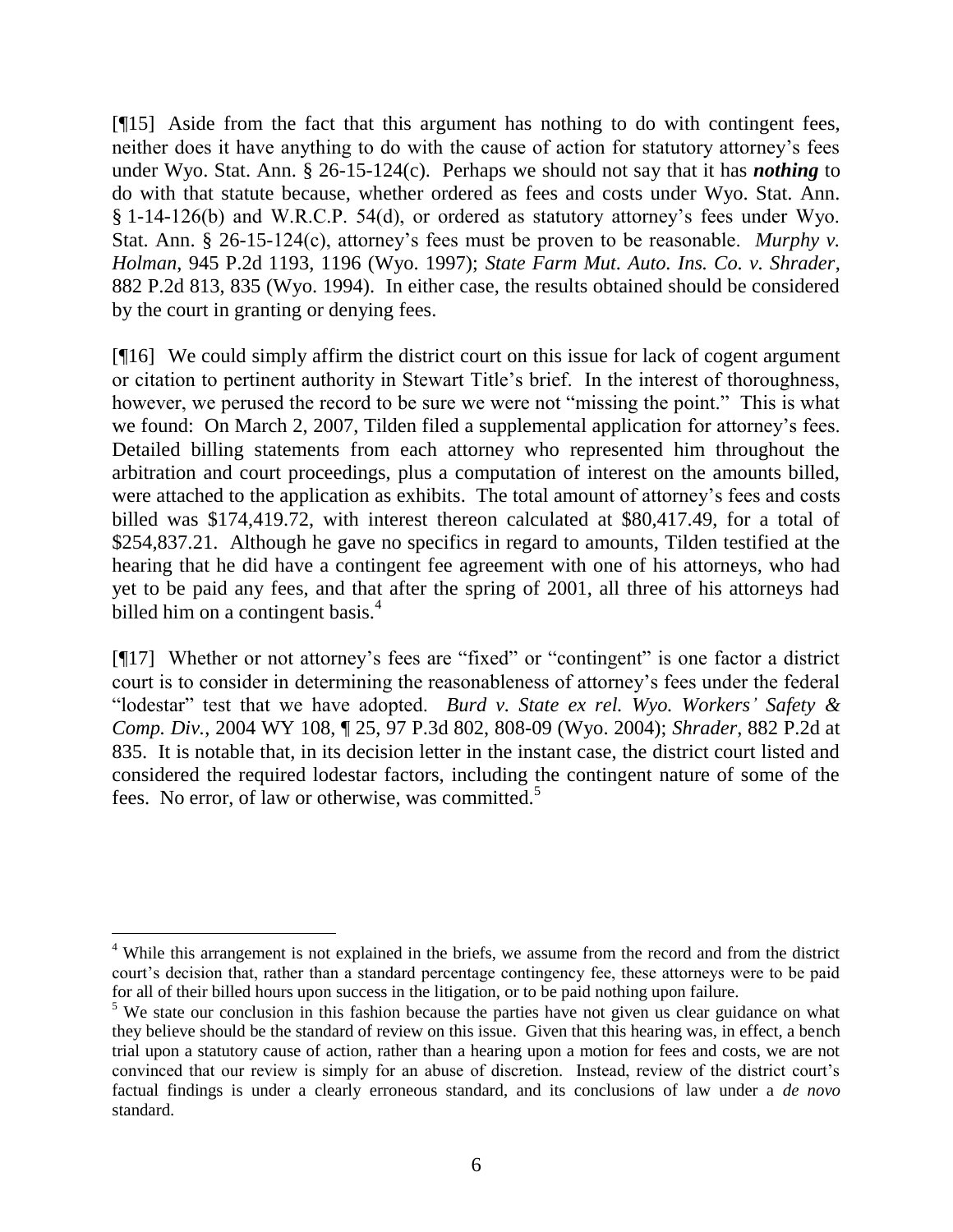## *Whether the district court erred as a matter of law in including in the award of attorney's fees amounts billed in violation of Wyo. R. Prof. Conduct 8.4(g)?*

[¶18] Wyo. R. Prof. Conduct 8.4 provides in pertinent part as follows:

It is professional misconduct for a lawyer to:

. . . .

(g) knowingly employ or continue to employ or contract with any person in the practice of law who has been disbarred or is under suspension from the practice of law by any jurisdiction, or is on disability inactive status by any jurisdiction. The prohibition of this rule extends to the employment of or contracting for the services of such disbarred or suspended person in any position or capacity (including but not limited to as an employee, independent contractor, paralegal, secretary, investigator or consultant) which is directly or indirectly related to the practice of law as defined by Rule 11(a) of the Rules of the Supreme Court of Wyoming Providing for the Organization and Government of the Bar Association and Attorneys at Law of the State of Wyoming, whether or not compensation is paid.

[¶19] Stewart Title contends that one of Tilden's lawyers violated this rule by hiring and charging Tilden for the services of a certain paralegal. We will not further consider this issue, and will summarily affirm the district court's rejection of Stewart Title's objection to inclusion in the attorney's fees award of amounts paid to the paralegal. We do so for several reasons. First, in *Cline v. Rocky Mountain, Inc.*, 998 P.2d 946, 951 (Wyo. 2000), a case involving the same attorney and the same paralegal, we declined to deduct from an attorney's fees award amounts paid to the paralegal, determining that the status of the paralegal was more properly a matter for the Wyoming State Bar and that "[t]he issue concerning the correct interpretation of the disciplinary rule is not before this Court." Second, if we were to consider the issue on its merits, we would note that the only evidence in the record is the testimony of the attorney employing the paralegal that the paralegal has neither been disbarred nor suspended from the practice of law in another jurisdiction. Third, the appellant, in failing to file the designation of record required by W.R.A.P. 3.05(b), also failed to include in the record the paralegal's California State Bar records, which were introduced into evidence at the district court hearing, leaving us only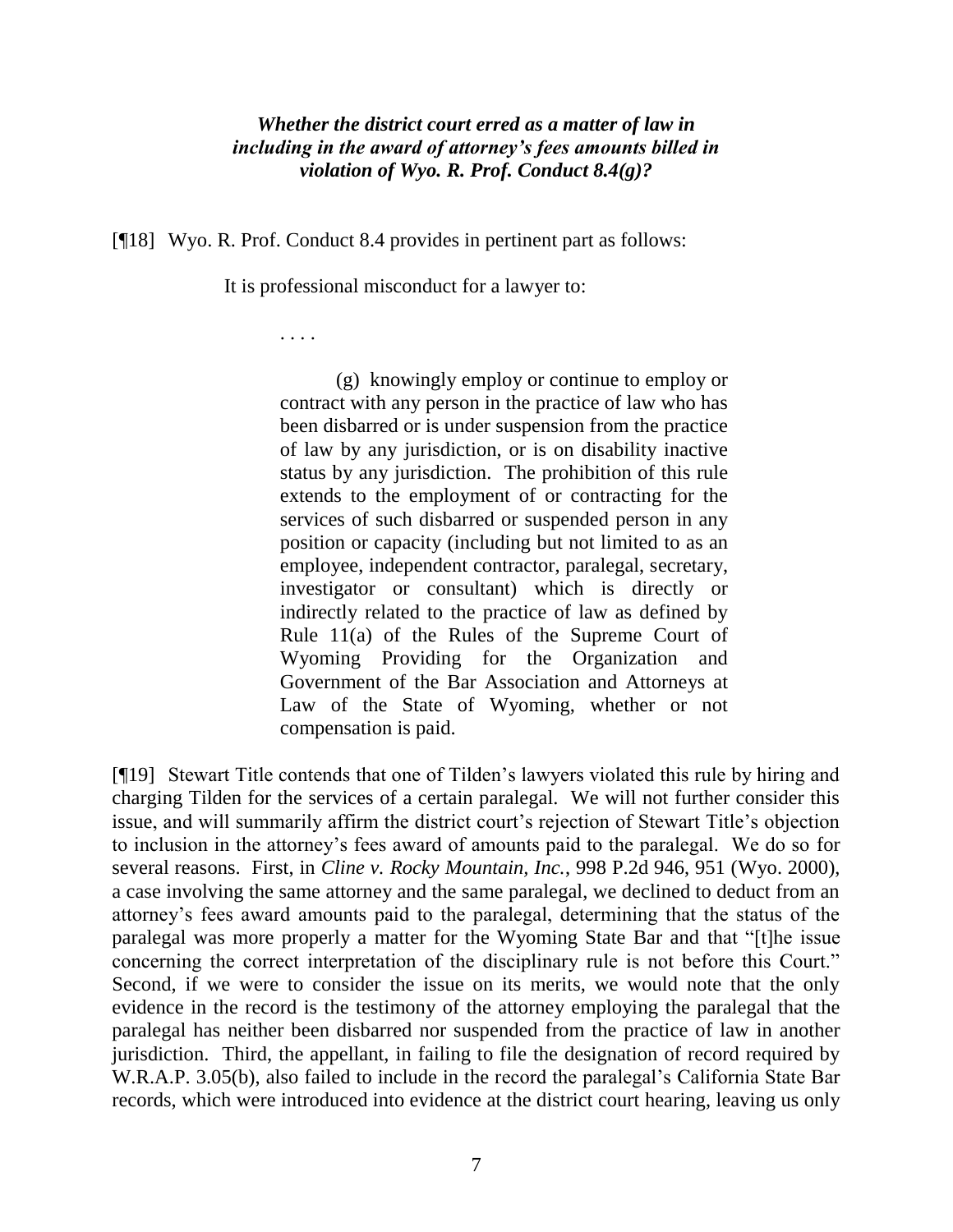to assume that nothing in those records should have led the district court to make a different determination. *Smith v. Smith*, 2003 WY 87, ¶ 15, 72 P.3d 1158, 1162 (Wyo. 2003) (absence of record to refute district court's findings left this Court with no choice but to sustain them); *Orcutt v. Shober Invs., Inc.*, 2003 WY 60, ¶ 10, 69 P.3d 386, 389 (Wyo. 2003) (trial court decisions assumed to be in accord with law when no record designated to show otherwise).

# *Whether the district court erred as a matter of law in including in the award of attorney's fees prejudgment interest on those fees?*

[¶20] The district court awarded Tilden \$174,419.72 for attorney's fees and costs, plus \$65,987.36 for prejudgment interest thereon, for a total judgment of \$240,407.08. Stewart Title appeals the award of interest on two grounds. First, Stewart Title contends that the arbitrator denied Tilden's request for attorney's fees and Tilden did not appeal from that ruling. Second, Stewart Title argues that prejudgment interest is only recoverable upon liquidated claims, and that the amount of Tilden's claim for attorney's fees was not capable of determination until judgment was entered.

[¶21] Stewart Title's brief addresses standards of review in a separate section, rather than in relation to each issue, so it is difficult to determine whether Stewart Title believes this issue should be reviewed *de novo* or for an abuse of discretion. Tilden cites two federal cases for the rule that the award of prejudgment interest is discretionary, with that discretion to be informed, in part, by the court's assessment of "the equities." *See Praseuth v. Rubbermaid, Inc.*, 406 F.3d 1245, 1260 (10th Cir. 2005) (citing *Anixter v. Home-Stake Prod. Co.*, 977 F.2d 1549, 1554 (10th Cir. 1992)). It is our conclusion that the question of whether a judge is entitled to award prejudgment interest upon an award of attorney's fees under Wyo. Stat. Ann. § 26-15-124(c) is a question of law that we review *de novo*, while the question of whether interest should be awarded is discretionary, with that determination reviewed for an abuse of discretion.

[¶22] We will begin this discussion by quoting the pertinent language of the statute:

[A]ny court in which judgment is rendered for a claimant may also award a reasonable sum as an attorney's fee and interest at ten percent (10%) per year.

Wyo. Stat. Ann. § 26-15-124(c). Use of the word "may" suggests that the award of both attorney's fees and the award of interest are discretionary. *See State ex rel. Dep't of Revenue v. Buggy Bath Unlimited, Inc.*, 2001 WY 27, ¶ 17, 18 P.3d 1182, 1187 (Wyo. 2001); *Huff v. State*, 992 P.2d 1071, 1074 (Wyo. 1999); *In Interest of MKM*, 792 P.2d 1369, 1373 (Wyo. 1990). That conclusion leads to the further conclusion that the "interest" mentioned in the statute is prejudgment interest, rather than interest on the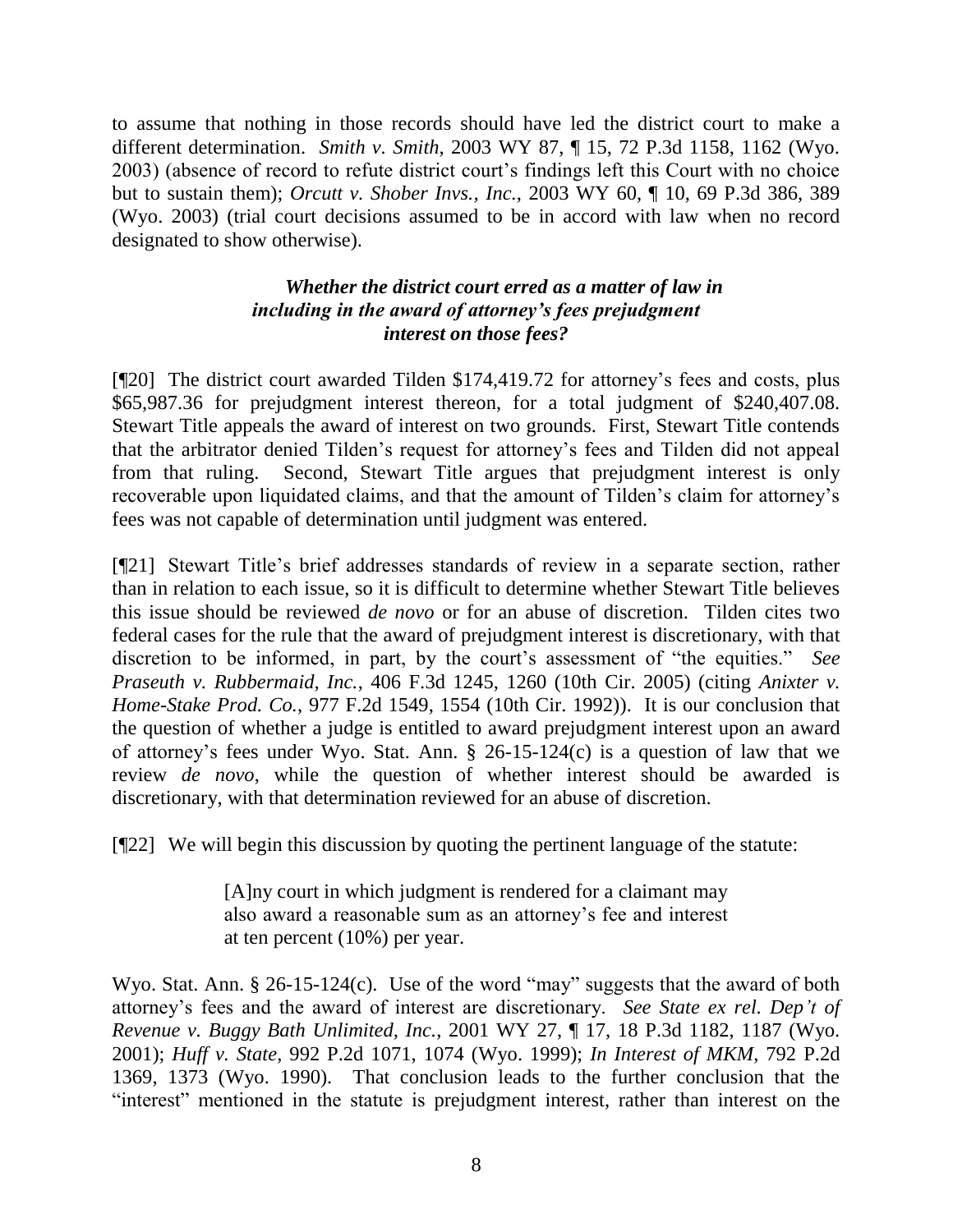judgment, because post-judgment interest at 10%, being mandated by law, is not discretionary. Wyo. Stat. Ann. § 1-16-102(a) (LexisNexis 2007); *Salmeri v. Salmeri*, 554 P.2d 1244, 1249 (Wyo. 1976).

[¶23] These observations, unfortunately, do not fully answer the question before us because Wyo. Stat. Ann. § 26-15-124(c) does not clearly indicate whether such prejudgment interest is available only upon the underlying claim or loss that the insurer refused to pay, or also upon the attorney's fees incurred both in vindicating that claim and in pursuing the attorney's fee claim under the statute. Because the statute is ambiguous, we must determine its intent by applying the standard rules of statutory construction, pertinent portions thereof having recently been set forth in *Hede v. Gilstrap*, 2005 WY 24, ¶ 6, 107 P.3d 158, 162-63 (Wyo. 2005):

> "This court interprets statutes by giving effect to the legislature's intent. . . . We begin by making an inquiry relating to the ordinary and obvious meaning of the words employed according to their arrangement and connection. . . . We give effect to every word, clause, and sentence and construe together all components of a statute *in pari materia*. . . . Statutory interpretation is a question of law. . . . We review questions of law de novo without affording deference to the district court's decision."

*Worcester v. State*, 2001 WY 82, ¶ 13, 30 P.3d 47, 52 (Wyo. 2001). If a statute is clear and unambiguous, we simply give effect to its plain meaning. . . . Only when we find a statute to be ambiguous do we resort to the general principles of statutory construction. . . . An ambiguous statute is one whose meaning is uncertain because it is susceptible to more than one interpretation. . . .

> "It is a basic rule of statutory construction that courts may try to determine legislative intent by considering the type of statute being interpreted and what the legislature intended by the language used, viewed in light of the objects and purposes to be accomplished. . . . Furthermore, when we are confronted with two possible but conflicting conclusions, we will choose the one most logically designed to cure the mischief or inequity that the legislature was attempting to accomplish."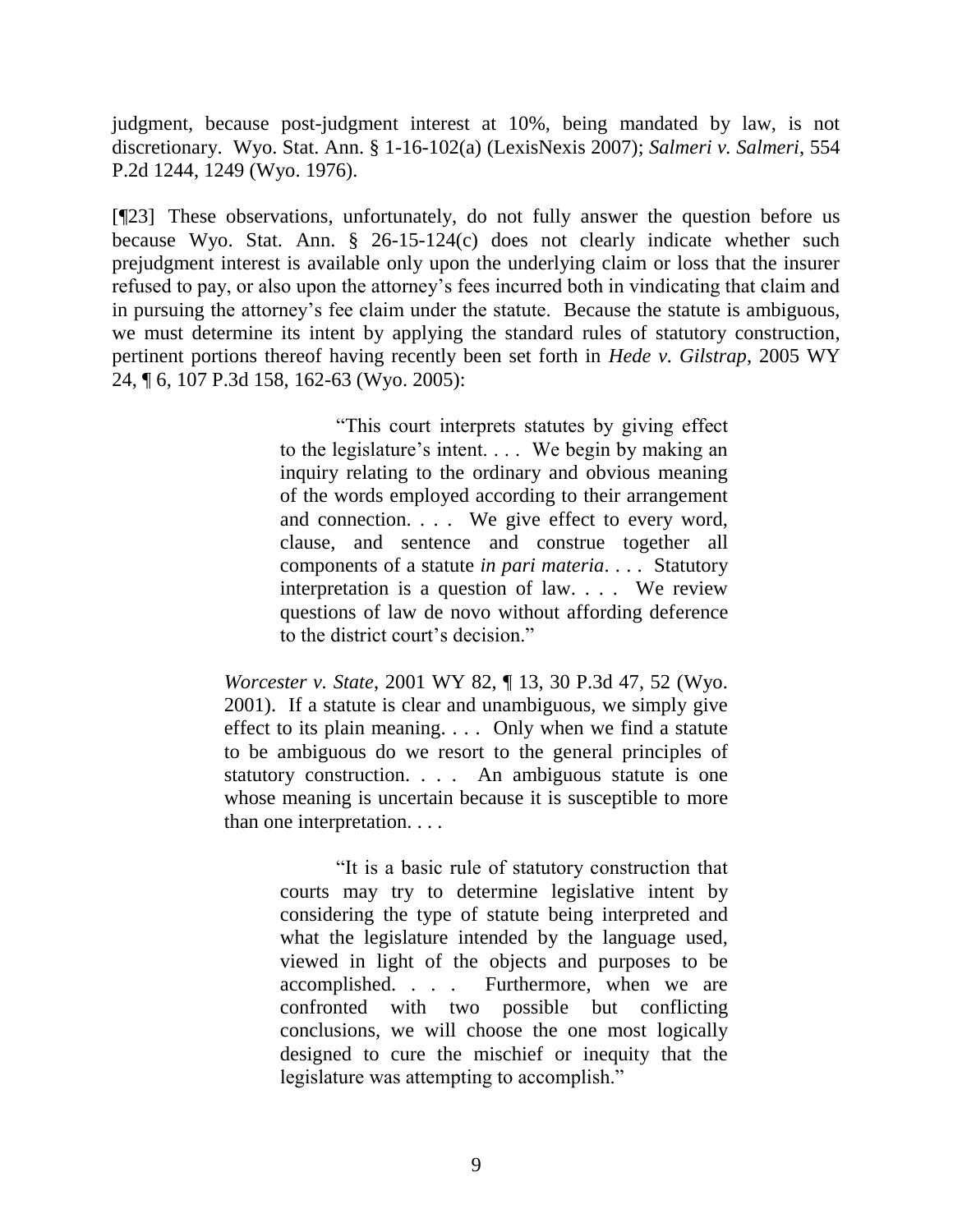*In re Collicott*, 2001 WY 35, ¶ 9, 20 P.3d 1077, 1080 (Wyo. 2001).

[¶24] To reiterate, the specific question is whether the legislature intended to give the district courts discretion to award prejudgment interest upon an award of attorney's fees under Wyo. Stat. Ann. § 26-15-124(c). In gleaning this intent from the words of the statute, we return to what we previously have said as to the policy and purpose behind it:

> First, we are in disagreement with State Surety's contention that this is a penal statute which requires narrow construction. The policy behind this statute is not to penalize insurance companies but to encourage claim [settlements] and to chill any tendencies upon the part of insurance companies to unreasonably reject claims. See, e.g., *Heis v. Allstate Insurance Company*, 248 Or. 636, 436 P.2d 550, 553 (1968). It has been held that such statutes are compensatory, not penal in nature. *Hagey v. Massachusetts Bonding & Ins. Co.*, 169 Or. 132, 127 P.2d 346, 347 (1942); *Wolf v. Mutual Benefit Health and Accident Ass'n*, 188 Kan. 694, 366 P.2d 219, 226 (1961). In *Schweigert v. Beneficial Standard Life Insurance Co.*, 204 Or. 294, 282 P.2d 621, 626-627 (1955), it is said that the purpose of such statutes is to "protect an insured who has suffered a loss from annoying and expensive litigation . . ." But even a narrow construction of § 26-15-126, supra, would not help State Surety.

*State Sur. Co. v. Lamb Constr. Co.*, 625 P.2d 184, 188 (Wyo. 1981). *See also Smith v. Equitable Life Assurance Soc'y*, 614 F.2d 720, 723 (10th Cir. 1980) ("These statutes seek to prevent insurance benefits from unjustly being consumed by litigation costs and are designed to make the beneficiary whole").

[¶25] Before we address the substantive issue of this award of prejudgment interest, we must first briefly discuss Stewart Title's contention that Tilden waived his interest argument by not appealing the arbitrator's denial of attorney's fees. In large part, this issue was resolved against Stewart Title when we rejected the argument that Tilden's claim was barred by the doctrine of *res judicata*. *See supra* ¶ 13. The arbitrator did not decide and deny Tilden's right to attorney's fees under Wyo. Stat. Ann. § 26-15-124(c). To the contrary, the arbitrator declined to decide the attorney's fees issue because he concluded that he lacked the jurisdiction to make such a determination under applicable arbitration rules, and there was no "prevailing party" statute for him to apply. No appeal of those twin decisions would be required before Tilden could pursue this statutory action.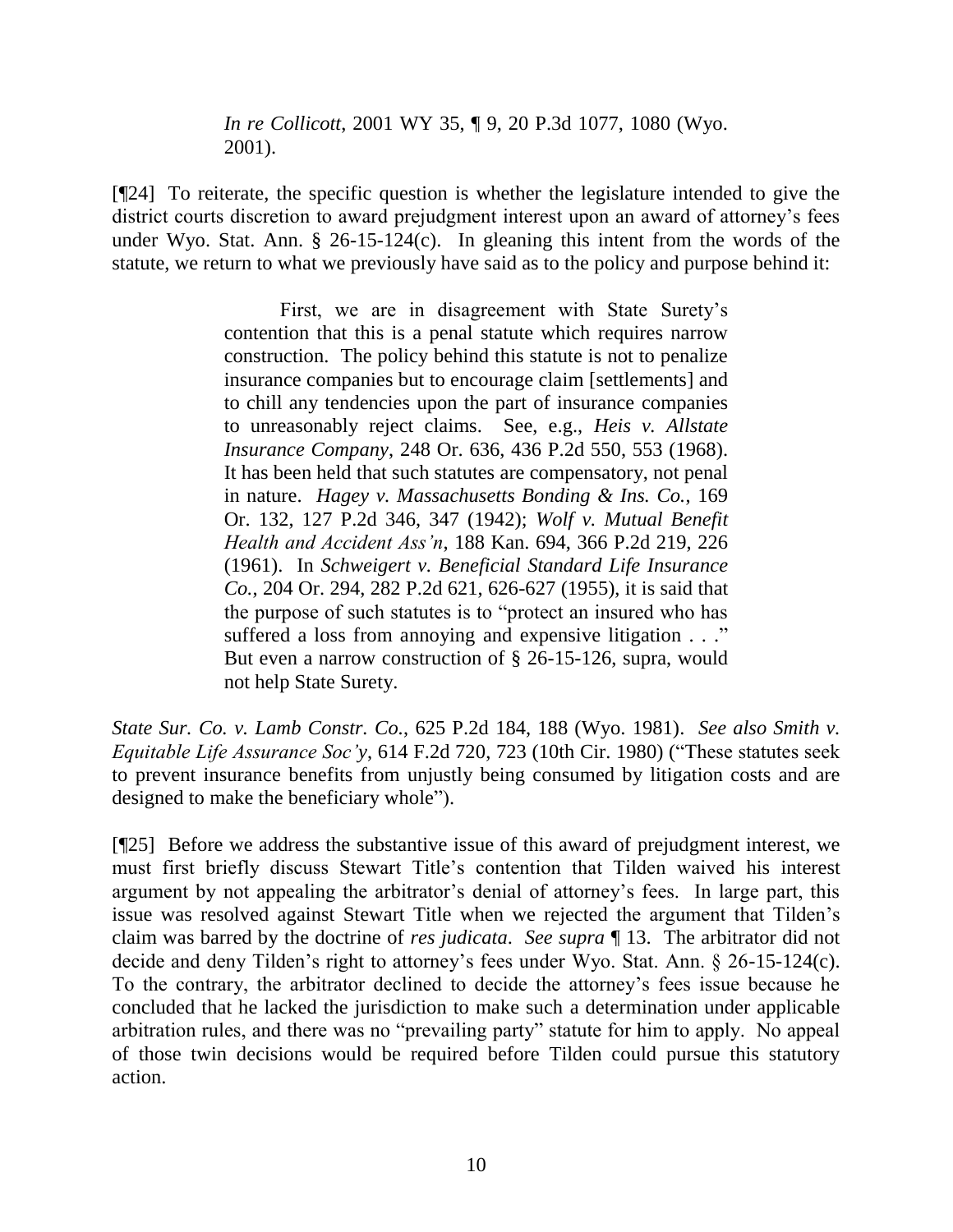[¶26] Prejudgment interest is an accepted form of relief in Wyoming, where the claim is "liquidated." *ANR Prod. Co. v. Kerr-McGee Corp.*, 893 P.2d 698, 704 (Wyo. 1995); *Belle Fourche Pipeline Co. v. Elmore Livestock Co.*, 669 P.2d 505, 515 n.8 (Wyo. 1983); *Goodwin v. Upper Crust of Wyoming, Inc.*, 624 P.2d 1192, 1198 (Wyo. 1981). A liquidated claim is "one that is readily computable by basic mathematical calculation." *ANR Prod.*, 893 P.2d at 704 (quoting *Dunn v. Rescon Tech. Corp.*, 884 P.2d 965, 968 (Wyo. 1994)).

[¶27] While it may be true that the exact judgment amount could not be known in this case until such time as the judgment was rendered, it is not true that the attorney's fees owed at any given time could not be "readily computed by basic mathematical calculation." In fact, precise hourly billing records were available throughout the years of litigation. By simply asking for the amount, Stewart Title could have cut off the accrual of both fees and interest. Furthermore, if no judgment was considered liquidated until such time as it was rendered, there would be no such thing as a liquidated claim, and prejudgment interest could never be imposed.

[¶28] We have said that parties are entitled to the use of money owed them, that "the use of money has real economic value," and that "[p]rejudgment interest should have been awarded as an attempt to compensate for that loss." *Goodwin*, 624 P.2d at 1198.

> Prejudgment interest is allowed on the theory that an injured party should be fully compensated for his or her loss. It is the compensation allowed by law as additional damages for lost use of money due as damages during the lapse of time between the accrual of the claim and the date of judgment. It is appropriate when the underlying recovery is compensatory in nature and when the amount at issue is easily ascertainable and one upon which interest can be easily computed.

44B Am. Jur. 2d *Interest and Usury* § 39 (2007). The sentiment underlying this general rule has been recognized by this Court, and we cannot see why it would not apply to attorney's fees belatedly obtained via a judgment forced upon a recalcitrant insurer under Wyo. Stat. Ann. § 26-15-124(c). An insured, wronged by the dilatory tactics of an insurer, cannot be made whole if he or she loses more in attorney's fees and interest than he or she obtains in an underlying damage award. We affirm the order of the district court awarding prejudgment interest as part of the final judgment award.

#### **CONCLUSION**

[ $[$ 29] The filing deadline of W.R.C.P. 54(d)(2) does not apply to an application for fees under Wyo. Stat. Ann.  $\S$  26-15-124(c). The present action was not barred by the doctrine